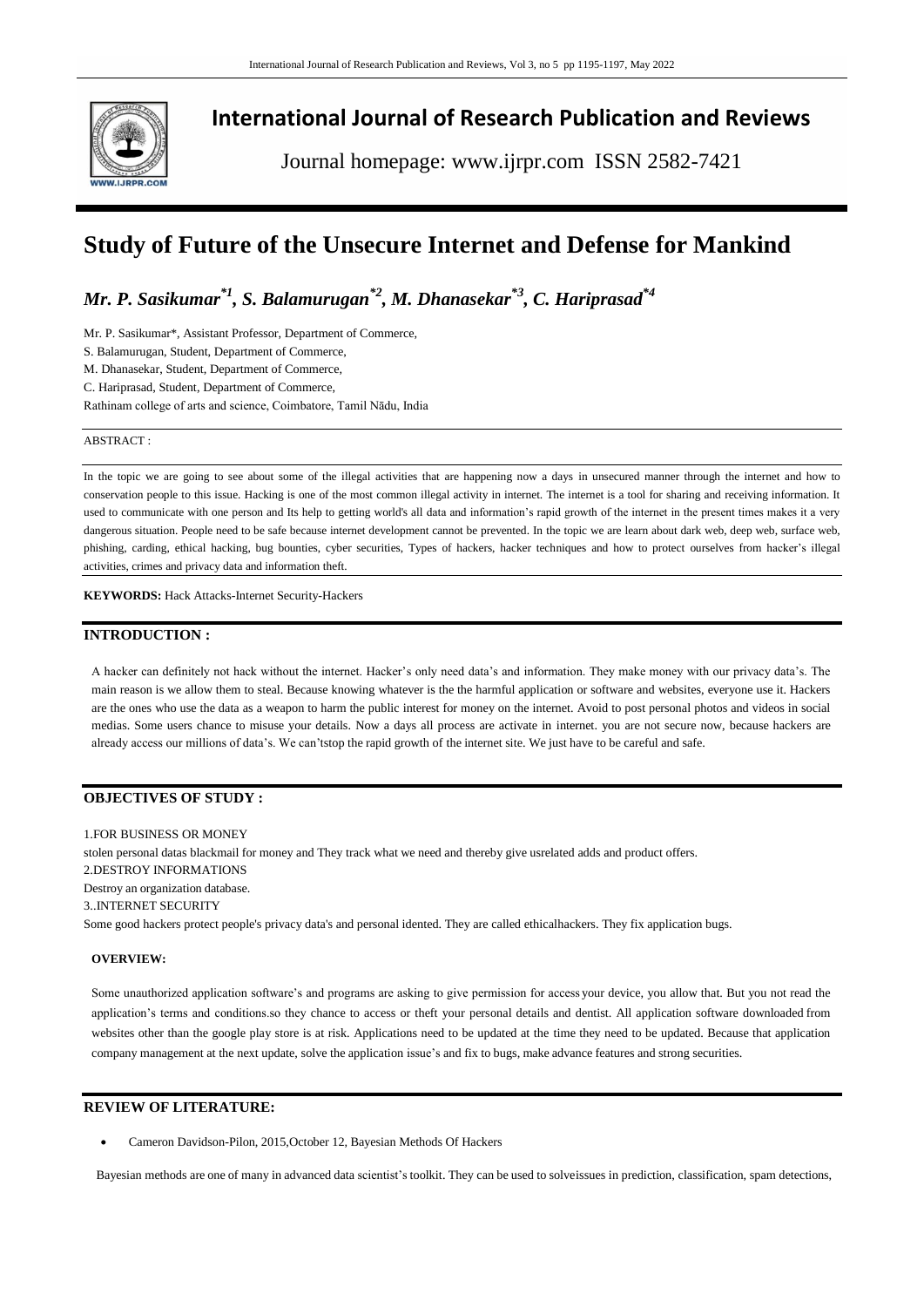ranking list, inference, and so many other tasks.

Marc clifton,2015, November 6, Web Servers Succinctly

The concept of a net server has become unclear because the server is now entwined with the dynamic requirements of web applications. Handling a request is no longer the simple activity of "send back the content of this file,"

Faouzi Jaidi, 2017,July 19th ,Advanced access control to information systems:Requirements,Compliance and Future Directives

### **THEORETICAL PART:**

#### **WHAT IS HACKING?**

Hacking is the theft of an individual's personal information through the internet. These personal information's are being stolen from digital devices, such as computer, smart phones, tablets and even entire networks.

Who steal information through the internet they are called hackers? There are many different types of hackers in internet, the most basic of which are black, Rey and white hat hackers. black hat hackers are very bad guys and they are cyber criminals. The white hat hackers are good guys and they are ethical hackers. But grey hat hackers are sometimes good hackers and sometimes bad hackers.

#### **WHITE HAT HACKERS**

White hat hacker refers to a cyber security experts or ethical hackers. They utilize their capabilities to find vulnerabilities in enterprise networks and computer system. White cap hackers are authorized to hack this system for the intent of finding vulnerabilities before a cybercrime.

#### **BLACK HAT HACKERS**

Black hat hackers refer to a cyber criminal. A black hat hacker is individual with comprehensive computer knowledge whose motive is to break cyber safety. They are also known as crackers or dark side hackers.

#### **GREY HAT HACKERS**

This type is a combination of a black hat and white hat hacker. They commonly don't hack for personal gain or have malicious intentions, but may be prepared to technically commit crimes during the course of their technological exploits in order to achieve best.

#### **SUGGESTION:**

- ⦁ Don't visit third party website's
- ⦁ Regularly update your phone and phone applications
- ⦁ Regularly scanning antivirus
- ⦁ Don't download unknown source
- ⦁ All are should know about internet security
- ⦁ Don't open unknown persons web link
- ⦁ Set password to your data's
- ⦁ Avoid keeping important details in your phone
- ⦁ Don't response to fake emails, calls and sms
- ⦁ Don't share your bank information's and card details at any unknown websites.
- ⦁ Don't share your OTP
- ⦁ Don't put same passwords to all accounts. Put like different.
- ⦁ Completely read terms and conditions in any login page.
- ⦁ Don't install harmful apps.
- ⦁ Mostly avoid share your personal pictures and details in social media